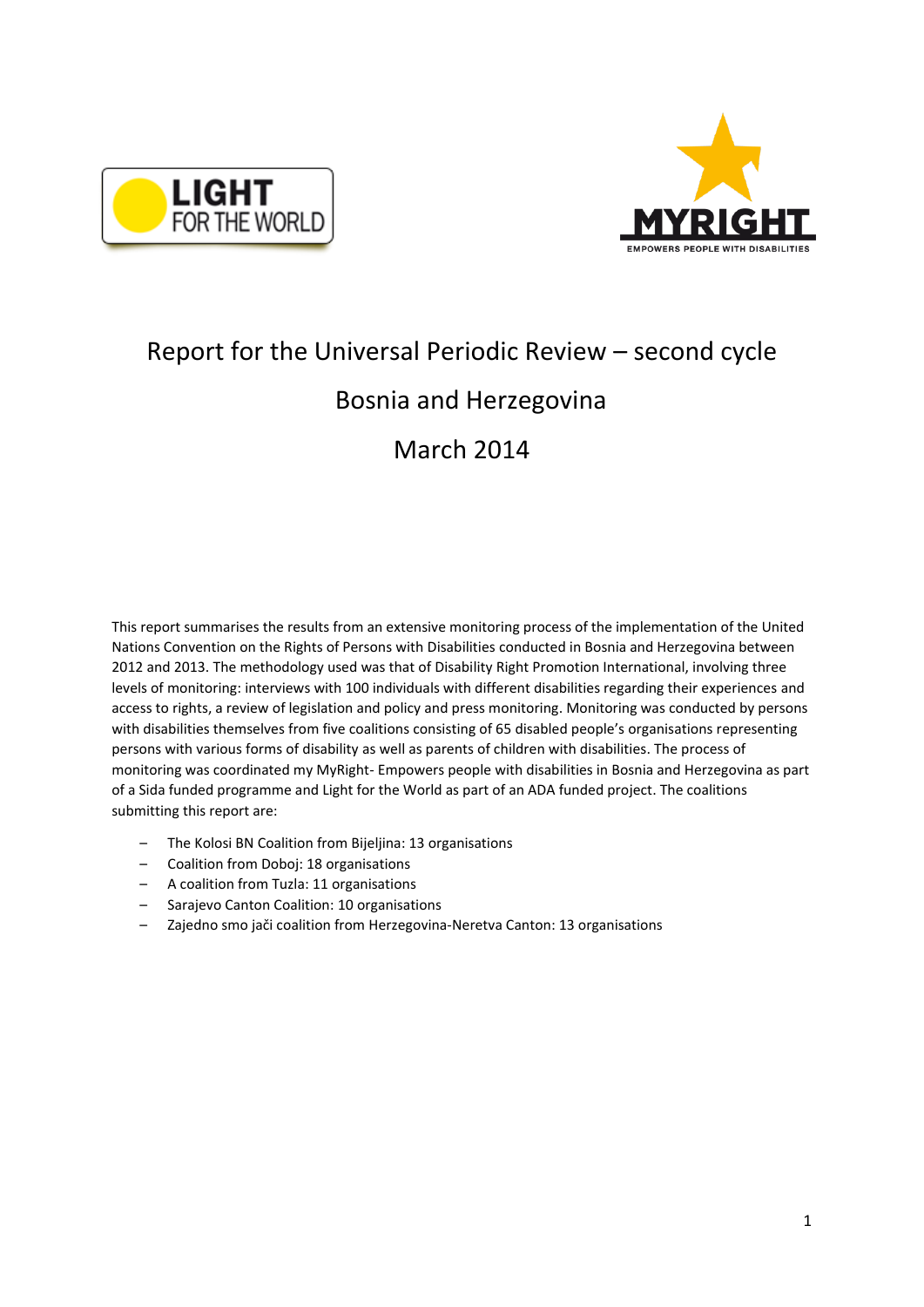### **Key Findings and Recommendations**

This report reviews implementation of the recommendations made to the state of Bosnia and Herzegovina (BiH) regarding the rights of persons with disabilities (PWDs) under the first cycle of the Universal Periodic Review in 2010.

Several states made very similar recommendations (nos. 1,2,4,5, 32, 42, 43, 44 and 45), summarised as follows:

- Signing/ratifying the *Convention on the Rights of Persons with Disabilities* (Spain, Mexico, Argentina, and Qatar) and the *Optional Protocol* (Spain).
- Establishment of a *National Disability Council* (Finland).
- Effective and immediate action to enforce existing anti-discrimination legislation (Argentina and Switzerland).
- Regulation guaranteeing the wellbeing and rehabilitation of PWDs and explicitly forbidding discrimination on the basis of disability or cause of disability and eliminating regional variations in access to rights (Argentina and Finland).

In other words, the main recommendations were (1) to sign the Convention, (2) establish a National Disability Council to represent PWDs and disabled persons' organisations (DPOs) and ensure their active participation in all policy processes of interest to them, (3) ensure the implementation of existing and the introduction and effective implementation of supplementary anti-discrimination legislation explicitly outlawing discrimination on the basis of disability, (4) provide positive support to PWDs to guarantee their rights to social inclusion and participation in all areas of social life, and (5) eliminate discriminatory provisions in the existing laws that mandate differential treatment of PWDs with the same disabilities or degree of disability based on how their disability came about or where they live.

There has been some progress in some of these areas, but it has been very limited. In general the recommendations remain valid.

Regarding (1), Bosnia and Herzegovina did ratify the *Convention on the Rights of Persons with Disabilities* (henceforth, the Convention) in 2010. The impact has been minimal, however. There has been no reform of the legal or regulatory framework, no introduction of an appropriate definition of disability or person with disability, and no attempt to initiate concrete reform processes through strategies or action plans.

Regarding (2), a National Disability Council (henceforth, the Council) has been established, but there are problems regarding its funding, independence, and effectiveness. Appointment to the Council, moreover, has not been consultative and DPOs do not consider it representative of them or their interests.

Regarding (3), there has been regression rather than progress. The new Anti-Discrimination Law does not include disability-based discrimination as one of the 18 unacceptable forms being banned. This is indicative of the approach to dealing with disability at all levels of government.

Regarding (4), areas in which PWDs continue to experience disability-based disadvantage and discrimination in their daily lives include poor physical access to common public facilities and services, the provision of services and information in accessible ways or formats in contexts that are socially integrated, discriminatory treatment by public servants and service providers, the unsegregated exercise of their basic democratic rights, and failure to address or fund the changes and adaptations required to facilities and services to allow them equal opportunity to exercise their rights actively and equal access to public services. This is true generally of all public services, but is particularly urgent with regard to healthcare and education.

In certain cases, the higher level legislation is actually in place, but the necessary regulations, codes, and mandatory standards and guidelines have not been developed and budgets have not been allocated. As a result, new norms, standards and provisions cannot be enforced. Thus, while the law includes a right to inclusive education, children and young people with disabilities are denied this in practice, because funding has not been allocated to provide the services or to ensure that facilities are physically accessible. On the other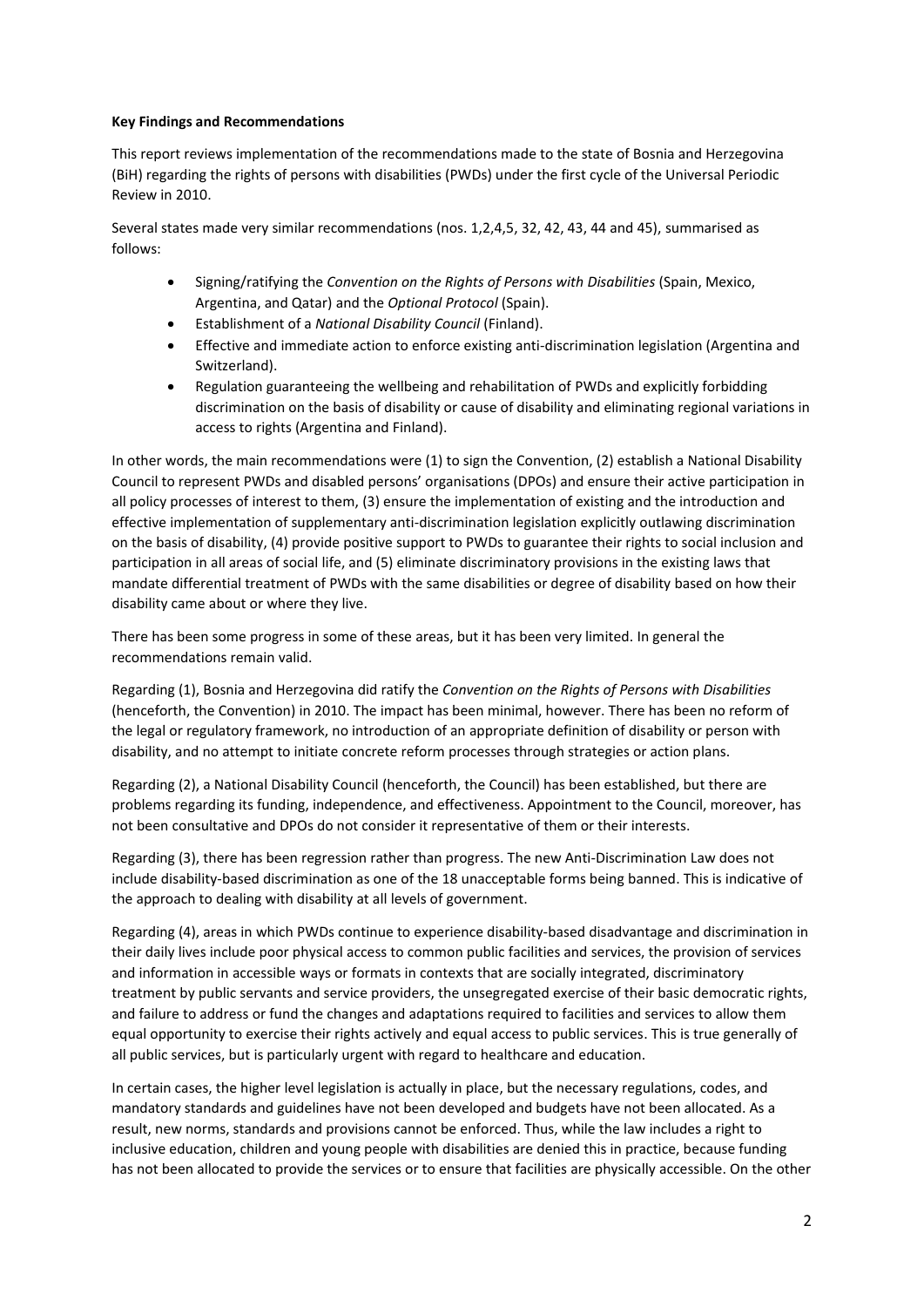hand, funding remains in place for special schools, ensuring that those children who would benefit from inclusive education continue to be segregated unnecessarily.

There therefore remains a need for special provisions to ensure that PWDs enjoy equal access to public services. This is particularly urgent regarding access to healthcare (public health insurance) and the minimum income. There is no Medical Card for PWDs and they consequently do not have an automatic right to public healthcare on the basis of their disability. As many cannot work or have difficulty finding employment due to discrimination, they rely for their access to healthcare on being someone else's dependent or on having access through their own status as unemployed or as social welfare beneficiaries. Similarly, there is no legally guaranteed minimum income, so PWDs have to use their, in any case insufficient, disability benefit payments to cover basic living costs, rather than to equalise their opportunities to participate in society. Finally, employment opportunities, where they do exist, are generally available only to individuals with very mild impairments. The right to intimacy and a sexual or family life for PWDs remains taboo.

Regarding (5), discrimination on the basis of how a disability came about is still enshrined in law and remains fundamental to the system of disability benefits throughout the country. In BiH, this relates to two aspects.

- Firstly, due to the decentralised nature of government (2 entities, a district and 10 cantons), there is a multitude of laws and regulations which touch upon disability and discrimination, both in themselves and with regard to the regulation of various areas, from healthcare and education through labour law, to voting regulations, etc. These laws and regulations are not mutually consistent and the scope and level of benefits and the categories of PWD to whom they apply vary from region to region, as does the will to implement them effectively and the capacity to fund them. This is on top of the standard issue of differences in access to services between rural and urban areas.
- Equally important is the distinction made at all levels and in all areas between *Disabled War Veterans*, *Civil Victims of the War*, and *Other Persons with Disabilities*, as a result of which individuals in the different categories of impairments qualify for vastly different benefits and entitlements on the basis of the cause of impairment. The system is greatly rigged in favour of those whose disabilities were the result of injuries during the war and of disabled war veterans in particular, at the expense of the large number of people whose disabilities are congenital or developmental or the result of injuries unrelated to the war.

We therefore strongly recommend that the state, entities and other levels of government:

- Conduct an urgent review of all current and planned domestic legislation and practice and bring them into line with the Convention, creating long-term mechanisms to ensure future laws are also in line with it, particularly with regard to the status and rights of children with disabilities. This process should include the development of general definitions of "disability" and "person with disability" to be applied in all legislation.
- Create a National Action Plan, including details on how equal access to the enjoyment of specific rights will be secured and on how individuals with disabilities will be involved (and be empowered to be so). This plan should address specifically the lack of regulations, codes, standards and guidelines governing the practical implementation of legal provisions in key areas (including but not limited to social welfare, education, healthcare, and employment law). It should also determine and put in place mechanisms to ensure the application of these regulations and compliance with them, including the establishment of monitoring and inspection services and the enforcement of fines. The plan must also address the question of funding and ensure adequate public funding is provided at all levels to secure the rights guaranteed in the Convention.
- Reform the National Disability Council to ensure it is representative of PWDs and their organisations and that its work is transparent and effective.
- Pass a programme to strengthen disabled people's organisations (DPOs) and support their participation in the National Disability Council and its activities, including monitoring implementation of the Convention.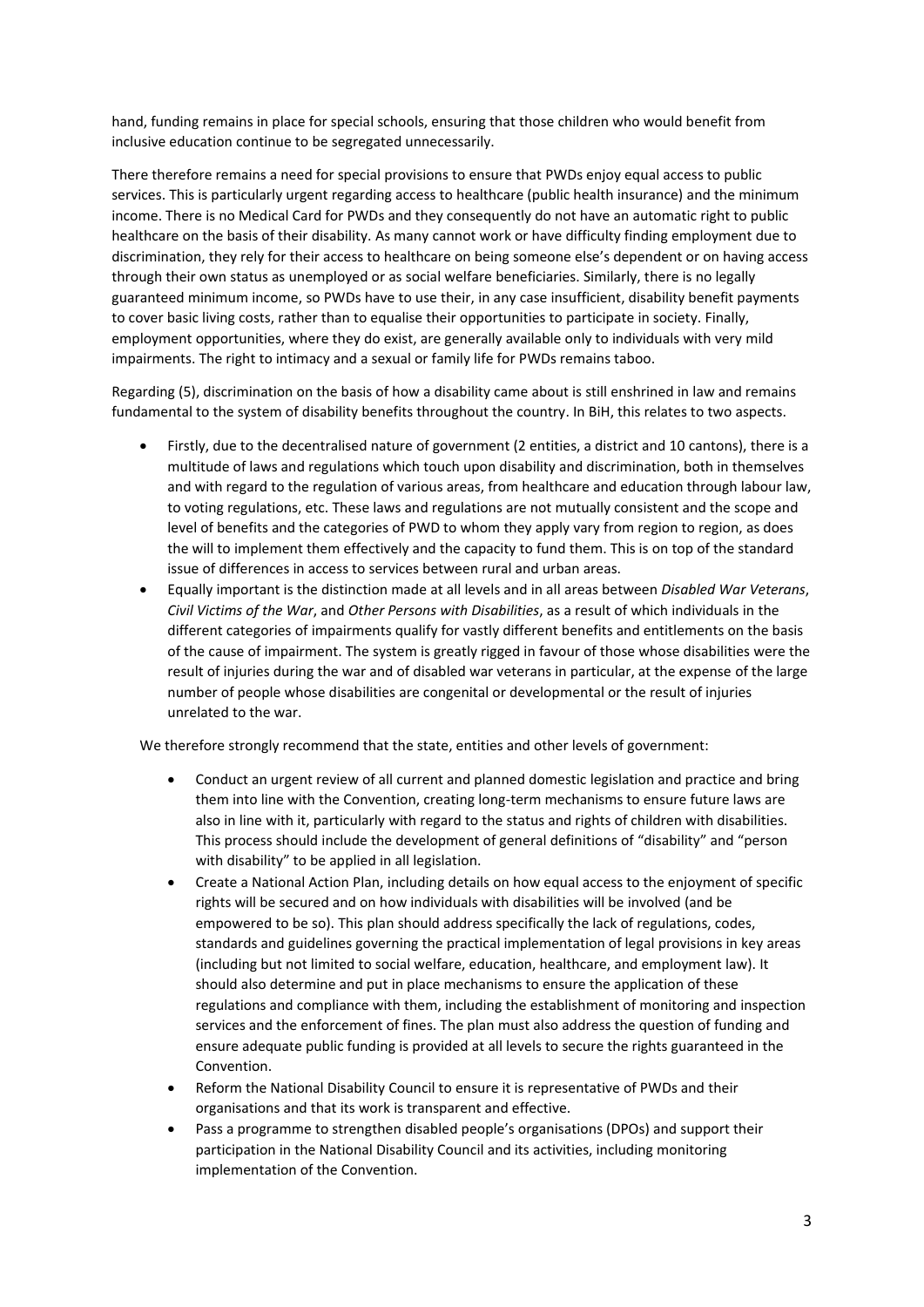- Tackle the endemic poverty of PWDs by establishing a minimum income, adjusted to take into account additional costs associated with their disability.
- Reform the provision of disability benefits, harmonising laws and regulations between the entities and cantons and ending discrimination based on cause of disability, particularly between veterans, civil victims of the war, and everyone else.
- Provide healthcare coverage to all PWDs
- Review the regulations dealing with architectural and environmental barriers to access to public services, and in particular to educational and healthcare facilities, and introduce common and consistent standards to ensure adequate accessibility by PWDs into and within public facilities. Enforce compliance with regard to new construction or renovations and establish and enforce a clear timeline for bringing existing facilities into compliance. Where appropriate, ensure that public funds are made available to ensure compliance.
- Conduct a full review of public services and public information resources and ensure that in future they are provided in appropriate and accessible ways and formats and that staff have training to sensitize them to dealing with members of the public who happen to have disabilities.
- Ensure funding for inclusive education for all PWDs. Given the importance of education for their quality-of-life, social inclusion, employment readiness, and capacity to lobby for their own rights, we make the following sub-recommendations, which require the active involvement of all relevant ministries, institutes, media, NGOs and disabled persons' organisations:
	- Eliminate all discriminatory phrasing in legislation and regulations governing education and bring them and their definition of inclusive education into line with the Convention.
	- Secure funding for and actively implement inclusive education at all levels (preschool to third level and continuing education): this means requiring specific budgetary provision for inclusive education at all levels, including for architectural accessibility and for procuring the necessary assistive devices, teaching materials and aids, textbooks and other literature in appropriate accessible formats, and securing other necessary forms of support (teaching assistants, sign language interpreters, personal assistants, etc.).
	- Regulate for and fund a system of assistive services to aid inclusion in education.
	- Require that new facilities be constructed in line with accessibility standards and norms and set a clear short timeframe for bringing existing facilities into compliance.
	- Secure appropriate transport to educational institutions for children and students with disabilities.
	- Make inclusive education training mandatory for teaching staff and provide funded mechanisms to train staff and inform parents and children about inclusive education to ensure a receptive educational environment.
	- Introduce certification of staff dealing with assessment of the degree of a child's impairment and accompanying educational needs, as well as their capabilities and potentials, and ensure observation takes place within the educational environment, without unnecessary displacement of children with disabilities.
	- Review standards for assessing disability in children and their placement in day centres or institutional care, to ensure those who can attend inclusive teaching are not excluded from the regular educational process.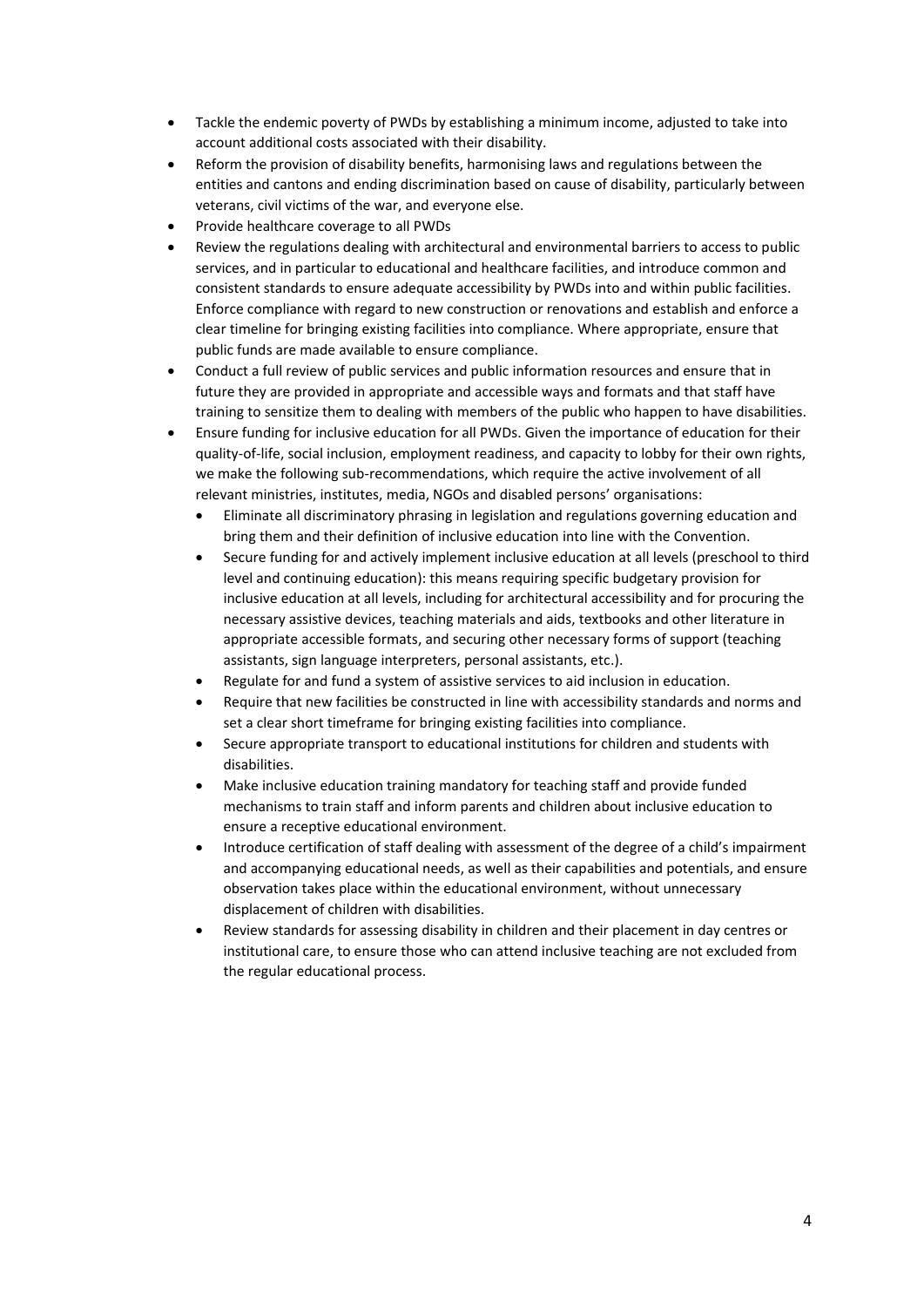#### **The context**

It is particularly important in considering the status of PWDs in BiH to have a clear understanding of the country's recent history and complex structure, which has resulted in a highly decentralised and fragmented politics, entailing considerable legal inconsistency regarding rights and entitlements both across the main areas of policy and between the different regions (the entities and cantons). This gives rise to difficulty ensuring that principles are consistently applied and that enacted provisions are actually being implemented or enforced.

The current administrative organisation of BiH represents a compromise imposed under the Dayton Peace Agreement after the war in the early 1990s. Annex IV of the Agreement is the Constitution of BiH and it defines the country as comprising two entities, the Federation of BiH (FBiH) and the Republika Srpska (RS), in which the main responsibilities of government are invested. There is also a District of Brcko, a municipality in the north of the country with a status equivalent to that of a free por. The RS is itself centralised, while the FBiH has an entity-level government many of whose responsibilities, authorities and sources of revenue are shared with a lower and highly autonomous cantonal level. Both entities and all ten cantons have their own constitutions, governments and ministries, all passing relevant legislation and determining criteria for benefits. It is important to understand that almost all issues of concern to PWDs are dealt with at the entity and/or cantonal levels. The compromise reached under Dayton did not settle all the questions that had led to war in the first place or were exacerbated during it. Insofar as the various parts of the country had been rendered relatively ethnically homogeneous during and after the war, thanks to ethnic cleansing and the failure of the refugee return process, policy and service provision are determined largely on a sectarian basis, with the minimum possible degree of reference to any state-level framework. The RS thus insists on its autonomy and resists state-level harmonisation of policy and programmes in any area, while, within the FBiH, certain cantons are equally protective of their autonomy and resistant to entity-level harmonisation. This situation is reflected in the way the social protection system and benefit payments have been used since the war by the political authorities to reward those who fought on the various sides during the conflict and in particular those who were injured or contracted some form of disability. It is these vested interests that make reform of this inbuilt discrimination so hard to accomplish.

Given that BiH wishes to become a member of the European Union, it is obliged to conduct various reform processes to harmonise legislation and practice with EU norms. Disability issues play an important role in this process and this is the main factor behind even the minimal political will to regulate in this area that does exist. Generally speaking, there are no regulations at any level that actually place PWDs in a subordinate position because of their disabilities, but the situation in practice is very different, entailing a need for measures to ensure the practical application of equality and non-discrimination. Unfortunately, the sheer bulk of ongoing reform, combined with the lack of institutional and financial resources, the underdevelopment of the underfunded disability movement, and the widespread presence of prejudice mean progress is very slow and PWDs continue to suffer significant disadvantage. Nonetheless, by signing and ratifying international instruments, BiH has accepted an obligation to secure the same life opportunities for all its citizens throughout the state without discrimination. The country is obliged to meet the human rights standards enshrined in those instruments, while PWDs have the right to demand protection from discrimination and full exercise of all their human rights, as provided for in them.

#### **Progress Review**

As noted above, Bosnia and Herzegovina ratified the United Nations Convention on the Rights of Persons with Disabilities and the Optional Protocol without reservation or comment in March 2010. Ratification itself has had no impact on the current legislative framework in the country and the Convention is thus not being applied and the rights of individuals with disabilities are being violated both actively and by omission.

**Bosnia and Herzegovina has yet to create a plan to implement the Convention or bring legislation into line with the principles and obligations declared in it.** Current constitutional and legal arrangements directly or indirectly related to the rights and fundamental freedoms of PWDs fail to reflect to any major degree the Convention's principles and spirit, indicating a need for harmonisation. For example, only one of the 13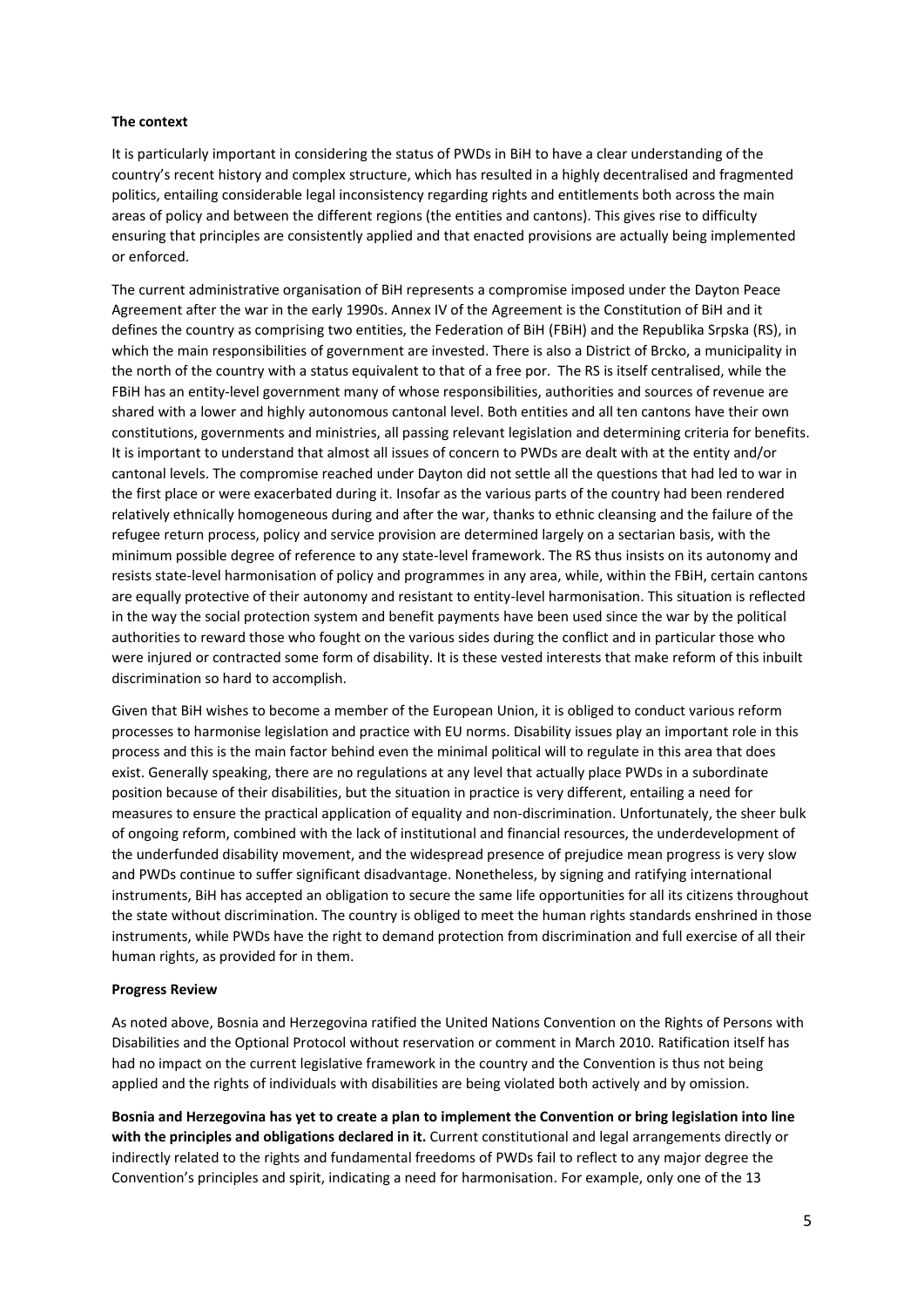constitutions includes a specific requirement to equalize opportunities for people with disabilities to exercise their human rights and freedoms. Even when legislation is in line with the Convention, practical application is at best partial. A number of laws recently introduced in the areas of labour, education, healthcare, and social protection do actually give more attention to the inclusion of PWDs, but, because there are no regulations or codes as yet, they have not achieved the expected results in practice.

**In 2011, the Council of Ministers established a National Disability Council, as a consultative, lobbying and coordination body, tasked with improving, promoting and monitoring the implementation of the Convention.** Had this been done with respect for the principles governing national institutions for the protection and promotion of human rights, representative participation of DPOs would have been secured. The representatives appointed to the Council were, however, chosen by decision of the Council of Ministers and do not represent the majority of such organisations. There are no representatives of deaf persons or of persons with psychosocial disorders or of the parents of children with psychosocial disorders. Nor does the Council's dependence on an irregular, *ad hoc* budget promote independence. It is therefore no wonder that its activities have yet to yield visible results for PWDs in the country. In short, PWDs do not consider that the Council meets the conditions for being an independent body or one inclusive of them in monitoring the implementation of a Convention on their rights.

**There is no single, all-purpose definition of "disability" or "person with disabilities" valid for all legislation.**  Disability is defined in legislation in *ad hoc* fashion, depending on the locally valid conditions and criteria. Such definitions also focus on how and when the disability arose: i.e. whether it is war-related. This means there is no single, all-purpose definition or set of unified criteria for qualifying a person as with disabilities. This gives rise to important variations in how disability rights are certified, hindering their exercise. The preconditions for equality of opportunity and participation are thus absent.

**Legislation does not protect PWDs from discrimination or ensure their equality.** While some laws do specifically reject discrimination on the basis of disability (e.g. entity level employment law or laws governing education and healthcare), most do not. Even the general Anti-Discrimination Law does not directly mention disability or forbid discrimination based upon it. There is no general provision in either entity forbidding discrimination on the basis of disability. The many social, educational, economic, physical and transportrelated barriers, and indeed public attitudes and prejudices, prevent or significantly hinder most people with disabilities in the enjoyment of their fundamental rights. There is legislation formally regulating this area, but formal or official discrimination on the basis of disability still exists, manifesting through the different approach taken to how rights are exercised and related cash payments made. There is still no adequate institutional capacity for dealing with people with disabilities nor do structures exist at all levels to ensure their inclusion.

**The legal framework itself directly discriminates against most PWDs based on the cause of their disabilities.** Certain distinctions in the scope and content of rights and the conditions for exercising them are based upon why and how the disability arose, place of residence, and age, and not on what is really required to create for an acceptable quality of life or equality of opportunity. This relates particularly to those whose disabilities were caused by wartime events, as against those with similar disabilities or levels of disability unrelated to the war. Such discrimination is found throughout the country, as the threshold for qualifying for disability-based entitlements is at least 20% loss of physical, cognitive, sensory or other function for war veterans. For civilian victims of the war the threshold is 60%, while for all others it is 90%. This major discrimination is unacceptable, particularly given its direct impact on quality of life and functioning.

**Legislation does not incorporate the social model of protection of PWDs' rights.** Most individual legal provisions are based upon the medical approach to disability. This means that PWDs are given continuing medical examination of their condition or status, without accompanying assessment of their other capabilities and needs. No attention is paid to their social inclusion.

**Legislation does not ensure their right to political participation.** While their right to participate in public and political life on an equal basis is formally enshrined in law, no mechanisms are envisaged to afford them the same opportunities to exercise it as other citizens. Rather than simply assuming they will exercise their right to vote at the same places and under the same circumstances as everybody else and ensuring that this is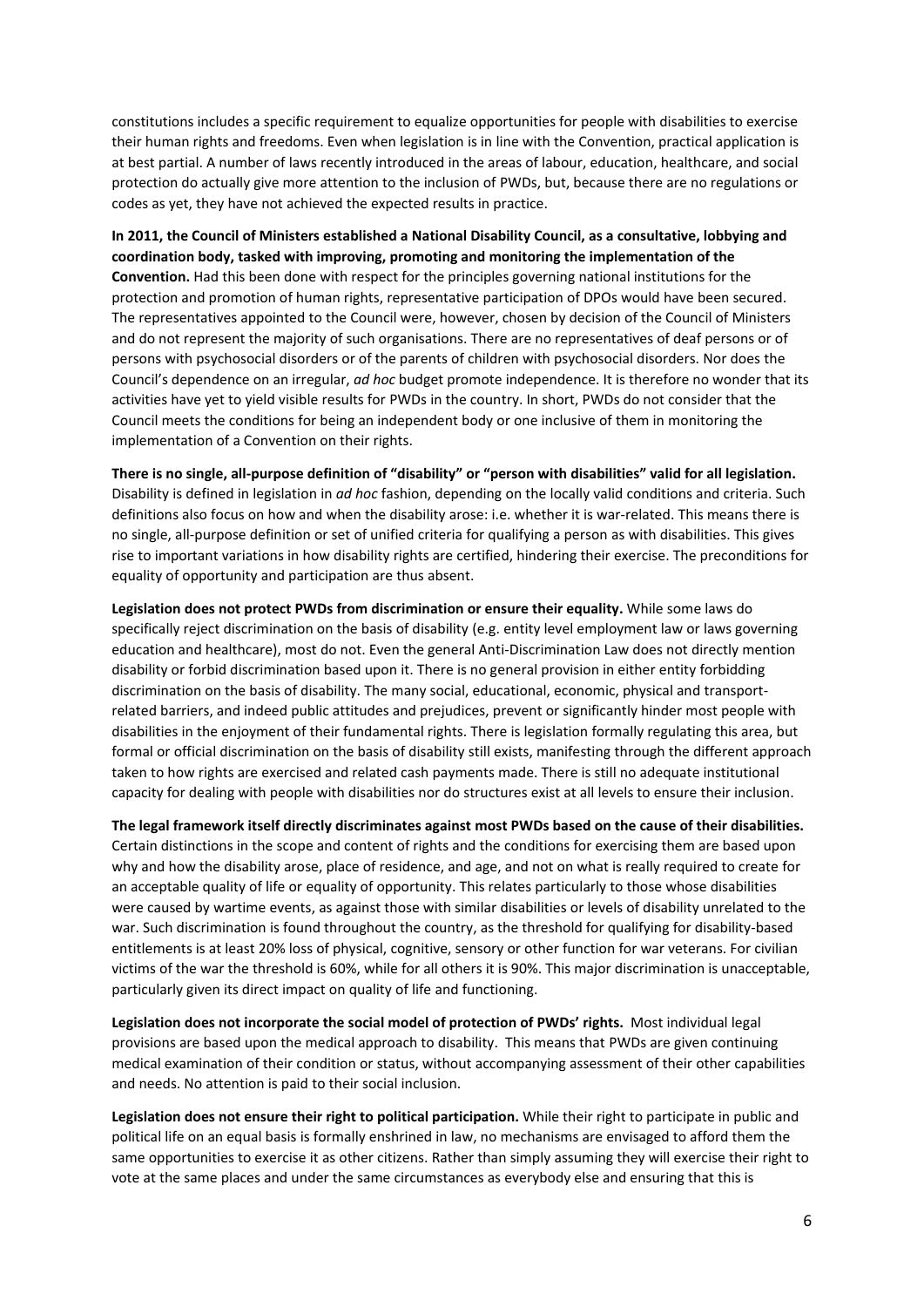possible, current legal arrangements envisage they exercise it at home through the engagement of mobile teams. If they wish to exercise their rights, therefore, they must do so under segregated circumstances. Nor is any provision made for individuals with disabilities to use assistive and other technologies in political activity or during the electoral process. Poor legal regulation of funding for DPOs makes it difficult for them to participate equally in policy-creation and decision-making processes or even in programmes of specific relevance to them, no matter the extent of their formal equality and formal rights.

**The legal framework makes no specific mention of the rights and needs of girls and women with disabilities.**  The laws that protect women and girls' rights and ban violence in the family do not recognise or even mention girls and women with disabilities.

**The legal framework regarding the rights and needs of children with disabilities is not harmonised.** Formal guarantees exist at state-level for the highest standard of rights and fundamental freedoms and very acceptable formal arrangements regarding the rights of children and young people to education without discrimination under equal conditions for all. However disability is not specifically mentioned as a ground for discrimination but rather assumed to fit under general discrimination. Moreover, there is no legal framework allowing state-level institutions to provide support to children and young people with disabilities or their families. The approaches taken by entity and canton vary, producing discrimination on a territorial basis.

**The legal framework does not oblige institutions regulating communications and the media to sanction discrimination on the basis of disability, nor are the media obliged to report in an accessible fashion.** Individuals with disability are still referred to by inappropriate terms and names in the media, generally appearing in the role of the victims and not as citizens of Bosnia and Herzegovina who are active in political, educational, cultural and sporting life. The media have taken no steps to ensure that the information they provide the general public is provided in a form accessible to individuals with disabilities.

**There are no government programmes to raise awareness of equality of access to public services for PWDs or to sanction discrimination against them in the provision of such services.** Labelling and belittling are a part of everyday life for PWDs, exposed on a daily basis to negative experiences, including insults and insensitivity from officials in public institutions and services. They face such experiences in healthcare institutions, educational processes, attempts to find employment, and, in the few applicable cases, in the workplace.

### **Focus on Education**

Equal opportunity in education is guaranteed but not ensured. While the laws require equality of opportunity in education for all without discrimination, disability is not recognized as a basis of discrimination. Inclusive education is mandated in law, but so is education in special schools. Moreover, separate funds have not been allocated for inclusive education, but they have been planned in both entity budgets to finance the operations of special schools for individuals with disabilities, which indicates that the authorities are not yet ready to implement inclusive education. A further consideration affecting the practical application of inclusive education is the lack of regulations and codes.

While education is supposed to be accessible to all under equal conditions, the forms of support PWDs require for equal participation are not specified, still less provided. There is no clear obligation to ensure physical accessibility or to provide textbooks and teaching aids in appropriate formats and appropriate techniques (Braille, large print, or Easy-Read) or various assistive devices and aids, teaching assistants, sign language interpreters, and so forth, all of which results directly in exclusion.

Similarly, the shortage of sign language interpreters, assistants and materials in Braille or other formats suitable for the blind or visually impaired means the range of occupations they can train for at secondary school level is remarkably narrow. Children and young people with multiple and/or complex impairments (like autism spectrum disorder, deafblindness, cerebral palsy, various syndromes or medical conditions) have little opportunity to avail of education even in special schools. Finally, most children with disabilities from rural communities are still not included in regular preschool activities, whether for education or socialisation.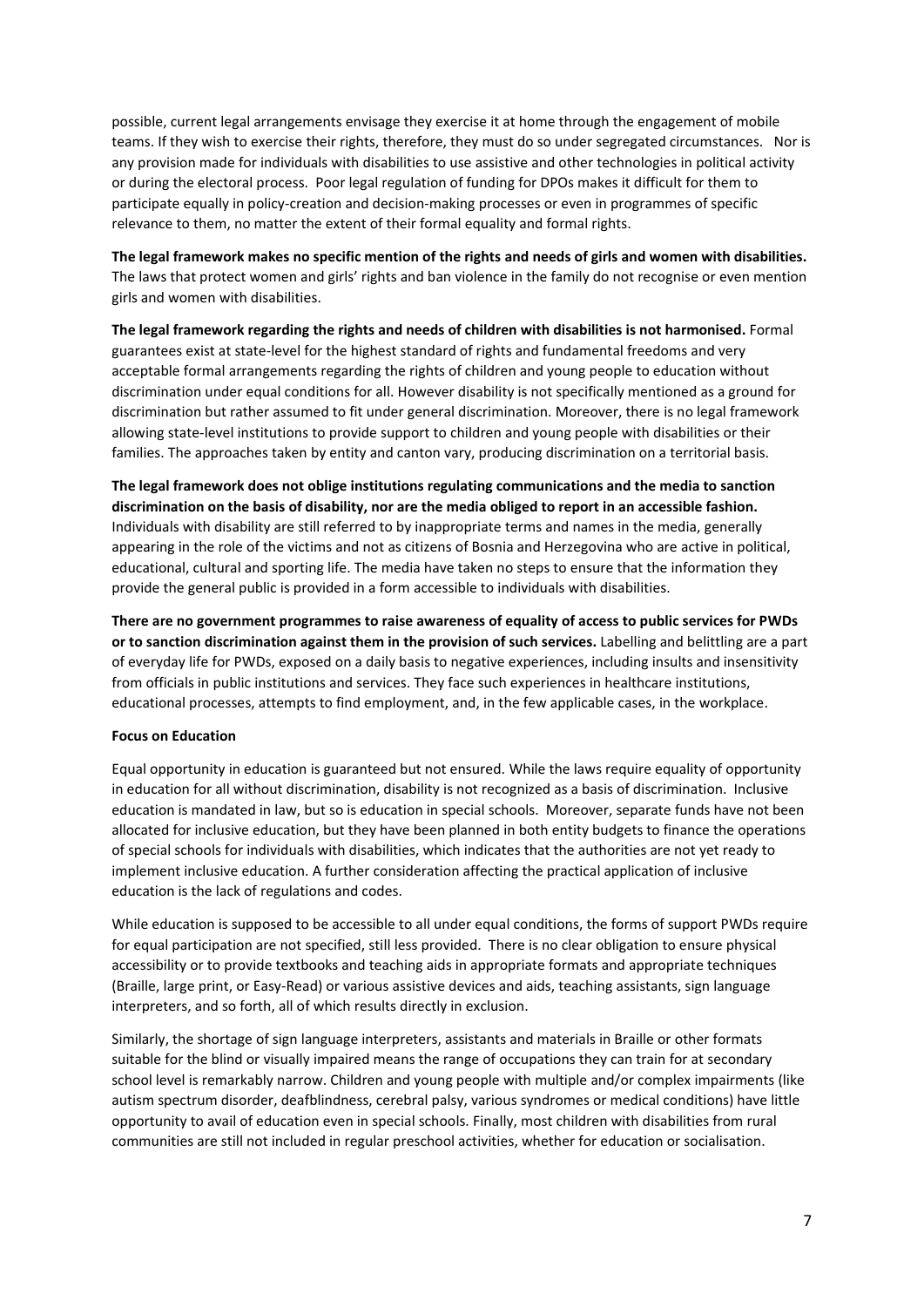#### **Focus on Accessibility**

Architectural accessibility (access to and within buildings) is a major problem for PWDs in BiH. This is at least in part due to the inconsistent application of legal provisions and regulations and the lack of effective sanctions. Even though new regulations have entered into force in both entities, a number of *public* facilities have been built or reconstructed (schools, public administration buildings, and cultural, sporting and recreational facilities) that are not in compliance with accessibility standards. No sanctions have been applied. That the responsible institutions take such an approach results in a significant restriction of access to public premises, with a long-term impact on PWDs' exclusion from various social processes.

There is generally poor awareness of the importance of accessibility standards throughout the whole system of designing, building and supervising construction and they are often only partially applied, so that there is only partial access to facilities (e.g. there may be ramp access to the building, but no ramps or lifts within it).

While provision of orthopaedic and other devices, assistive technology and forms of human assistance is mandated by law, the extent to which these entitlements can be availed of is severely limited, because the associated regulations have not been adopted or are too restrictive or are simply not enforced. Similarly, there are no systematic arrangements for training to allow PWDs to be independently mobile, with or without the aid of appropriate assistive devices. The system of support to the right to personal mobility is totally unresponsive to individual needs and has a particularly negative impact on those with more severe degrees of impairment.

In addition, the right to accessible public transport is ignored. The regulations governing public transport do not clearly oblige service providers to provide PWDs accessible facilities or information, significantly limiting their freedom of movement.

#### **Focus on Healthcare**

PWDs' right to healthcare is not guaranteed. PWDs have no automatic right to health coverage on the basis of their disability under the laws on public health insurance. They have to derive their right on some other basis (through an insured person, social welfare status, etc.), which can result in them having no access to public healthcare. Nor is their right to habilitative or rehabilitative services guaranteed by law. The question of early habilitation and rehabilitation is not treated in detail in any law. For those who acquire a disability during their lifetime, the only rehabilitation dealt with in law is primary medical rehabilitation.

Even though the legislation governing healthcare does explicitly forbid discrimination on the basis of disability, its application in practice nonetheless leaves individuals with disabilities unable to enjoy their right to healthcare to the same degree as other citizens. There are physical obstacles to access to most institutions of primary healthcare in both urban and rural environments. Diagnostic and other instruments and equipment suitable for the varying needs of persons with disabilities within health and dental care does not exist or has not been adapted which particularly affects individuals with more severe forms of impairments as well as adults and children with intellectual impairments. Nor is it possible to make use of specific rare medicines that can help prevent an increase in degree of disability or of specialised dietary programs aimed at preventing or moderating disability. There are no services specially targeted at women with disabilities (gynaecological services associated with maternity or counselling on reproductive health; the equipment for gynaecological examinations, birthing, etc. is unsuitable/unadapted). Nor are there training programmes for medical or paramedical staff on how to work with PWDs. Medical rehabilitation programmes are not available to all PWDs who need them. There are no programmes to accurately assess the need for orthopaedic and other assistive devices, adapted to the individual's needs, any more than there are programmes to provide hygienic and sanitary materials.

#### **Focus on Employment**

Legislation does not ensure PWDs equal opportunity to work. Whatever the intention in principle of the various regulations, individuals with disabilities, particularly those with more severe impairments, are not generally in a position to find employment on the open labour market. There are few companies focusing on